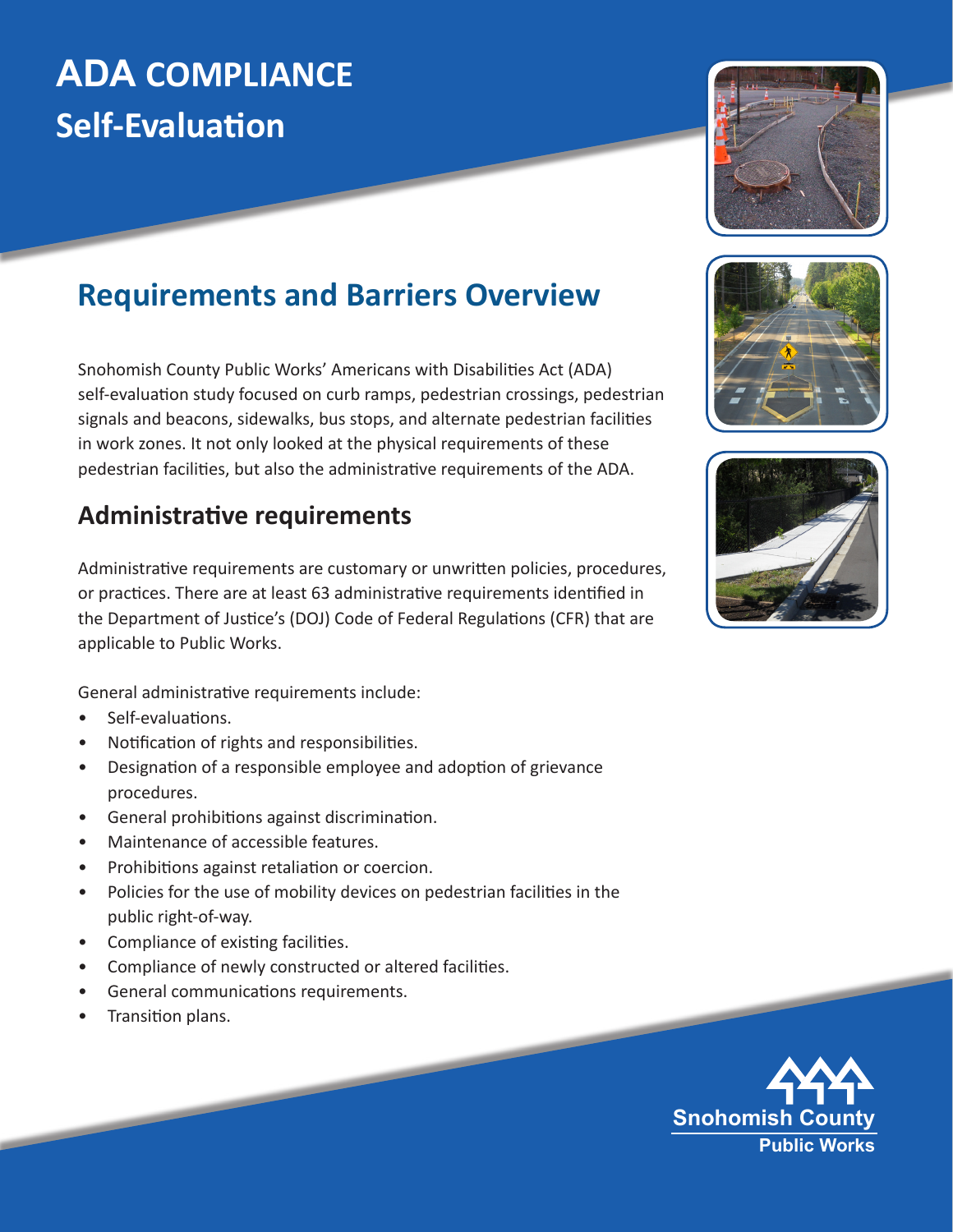#### **Analysis**

Public Works conducted a thorough examination of its policies, practices, and procedures and the way that it administers its pedestrian facility program to the general requirements. This included a self-created questionnaire that documented how well it is complying with the ADA.

#### **Administrative barriers**

44 administrative barriers were identified during the self-evaluation process. Example barriers include:

- Inadequate public notification of citizen rights and Public Works' responsibilities under the law.
- Lack of a review process, policy, or procedure for maximum extent feasible designs for reconstruction of existing facilities.
- Inability to effectively communicate with individuals with sensory, communication, or cognitive disabilities.
- No specific policies for the use of power-driven mobility devices on pedestrian facilities in the public right-of-way.
- No designated ADA coordinator or adoption of grievance procedures.
	- o As soon as the requirement was identified, an ADA coordinator was appointed to oversee the development of the self-evaluation and transition plan.

Public Works identified four root causes for these barriers:

- Lack of awareness.
- Lack of suitable policies and/or procedures and guidance.
- Inadequate technology.
- Insufficient training.

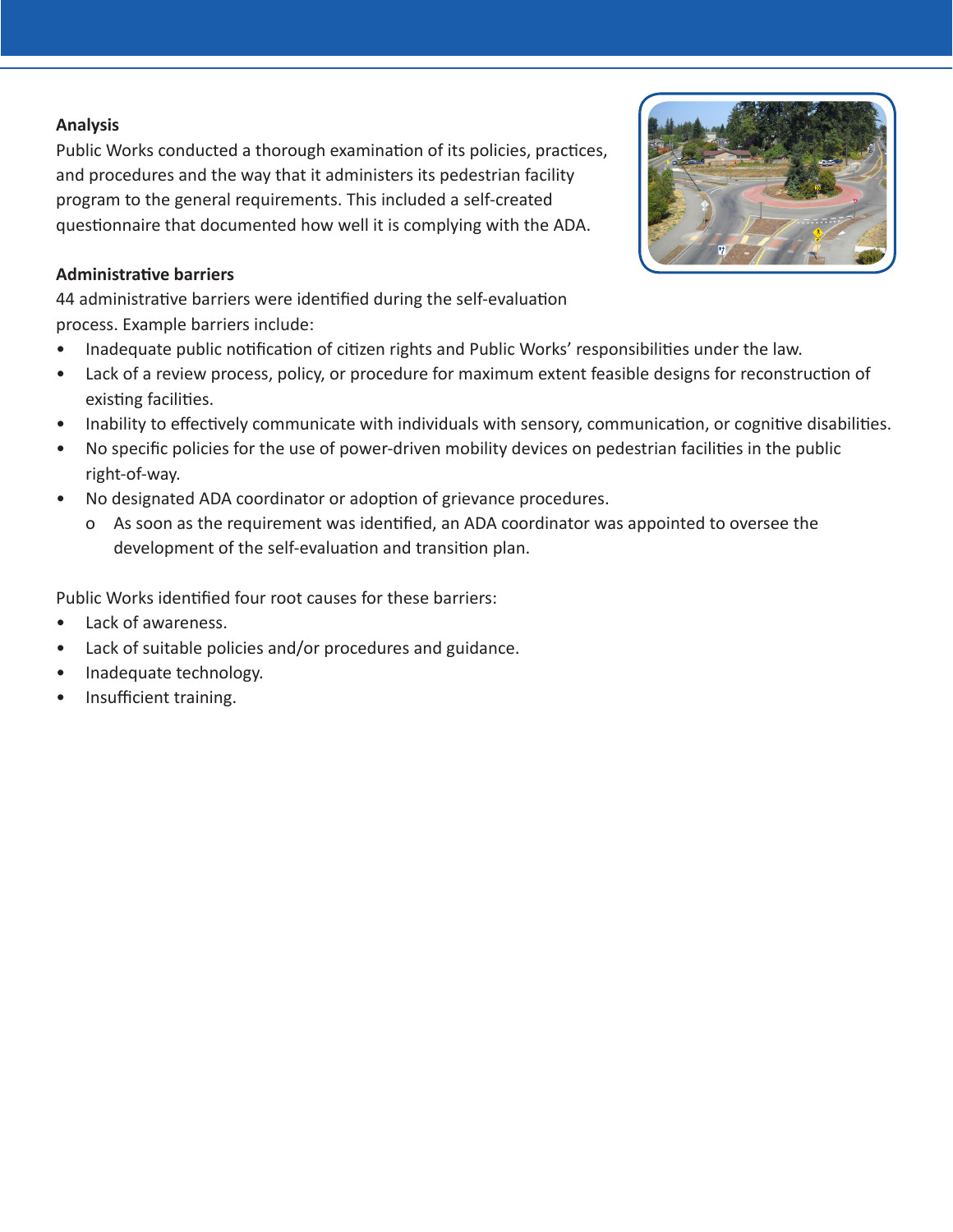## **Physical requirements**

There are more than 250 technical or physical requirements for pedestrian facilities in the public right-of-way. These requirements were identified in:

- The U.S. Access Board's 2005 Public Rights-of-Way Accessibility Guidelines (2005 PROWAG).
- The Federal Highway Administration's 2009 edition of the Manual on Uniform Traffic Control Devices (2009 MUTCD).
- The State of Washington's Revised Code of Washington (RCW).
- Snohomish County's 2012 version on its Engineering Design and Development Standards (2012 EDDS).

#### **Analysis**

Staff utilized a variety of technology and tools to complete its pedestrian facilities in the public right-of-way inventory. They also created measurement forms for each facility and its specific requirements that were relevant to Public Works' work.

From 2011 through 2015, Public Works staff conducted an extensive inventory and evaluation of pedestrian facility barriers within the public right-of-way.

#### **Inventory**

Public Works' self-evaluation included an assessment and field measurements of:

- 10,718 curb ramps locations including 8,568 existing curb ramps and 2,150 locations where one doesn't current exist but should.
- 484 pedestrian pushbuttons.
- 460 miles of sidewalk.
- More than 3,000 pedestrian crossings.
- 221 bus stops.

#### **Physical barriers**

Based on the inventory and analysis, the following were found to be non-compliant / barriers:

- 93 percent of curb ramps.
- 62 percent of sidewalks.
- 60 percent of pushbuttons.
- 90 percent of bus stops.